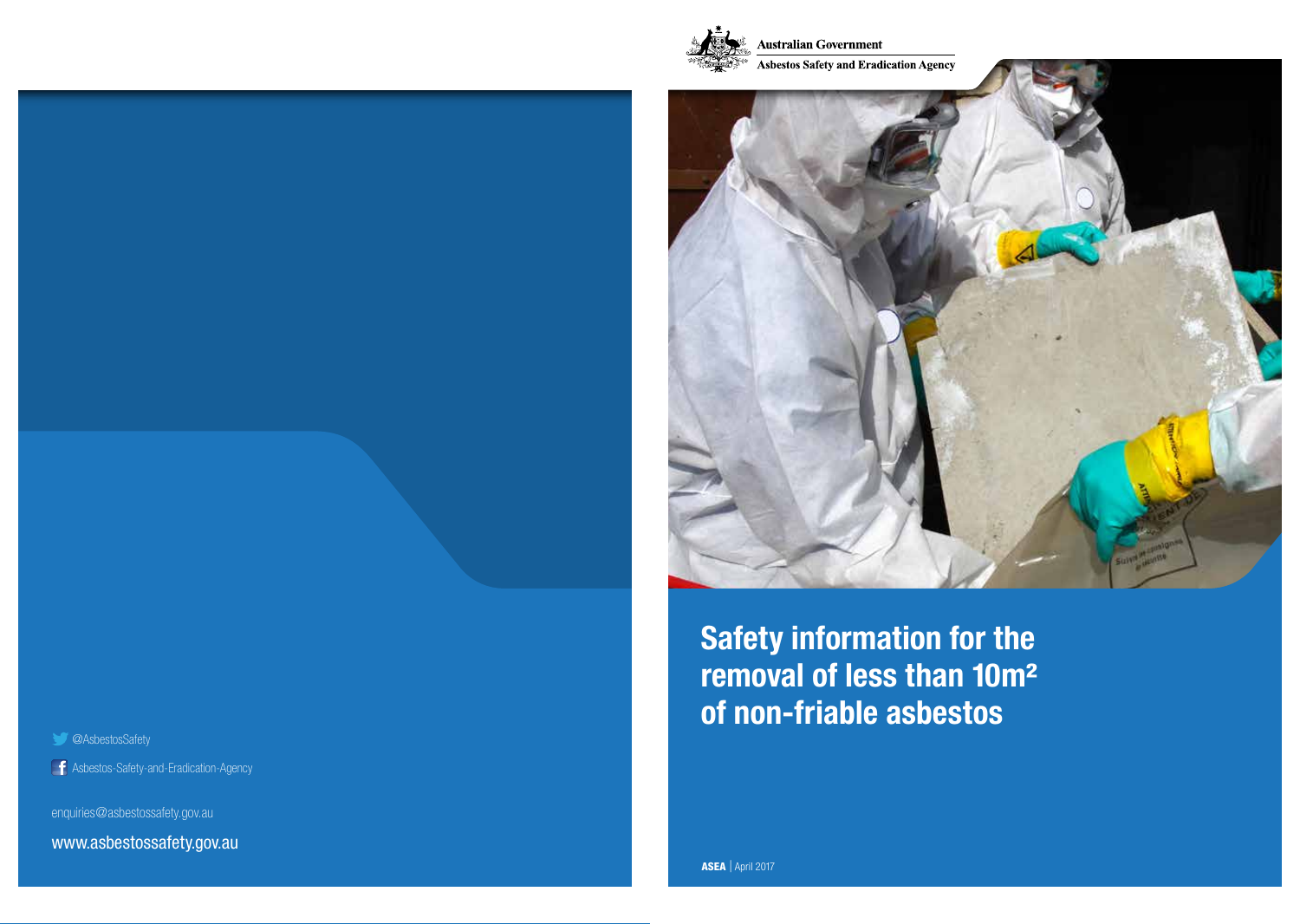# **Before you begin**

When removing asbestos, the risk of exposure to fibres must be minimised at all times to ensure you comply with legislation and protect your health and the health of others. Exposure to asbestos fibres can cause a number of respiratory diseases including asbestosis, mesothelioma, and pleural and lung cancers.

There are legal and safety requirements for the management and removal of asbestos under the model *Work Health and Safety Regulations 2011* or similar regulations operating in each state and territory that apply if you are a person conducting a business or undertaking, a person who manages or controls a workplace, or a person carrying out demolition or refurbishment work.

The fact that a non-licensed person is permitted to remove 10m² or less of non-friable asbestoscontaining material does NOT mean removal at this scale poses no risks to human health.

NOTE: In the Australian Capital Territory ALL asbestos material must be removed by a licensed asbestos removalist.

If you are a worker, you must only carry out non-licensed asbestos removal work if you are deemed to be a competent person. This means you have completed training, have industry experience and the right equipment for the task.

# Do-it-yourself work

If you are a do-it-yourself home renovator considering undertaking minor asbestos removal tasks, you should first determine whether you have the relevant skills, experience and equipment to ensure the risk of asbestos exposure remains as low as possible.



#### Safety information

This safety information has been developed in response to questions raised by employers, self-employed people and do-it-yourself (DIY) home renovators when undertaking minor renovations and removal tasks in residential properties which may contain asbestos.

This guide contains important steps you should follow to reduce the risk of exposing yourself and others to asbestos fibres when undertaking removal of less than 10m² of non-friable asbestos. If you intend to remove non-friable asbestos yourself, it is highly recommended you also read and follow the instructions contained in the

*Code of Practice: How to Safely Remove Asbestos,* published by Safe Work Australia. If you are a worker or duty holder under the *Work Health and Safety Regulations 2011* and the regulations in each state and territory, the use of the term *must* in this guide means adherence to these procedures is a compulsory regulatory requirement.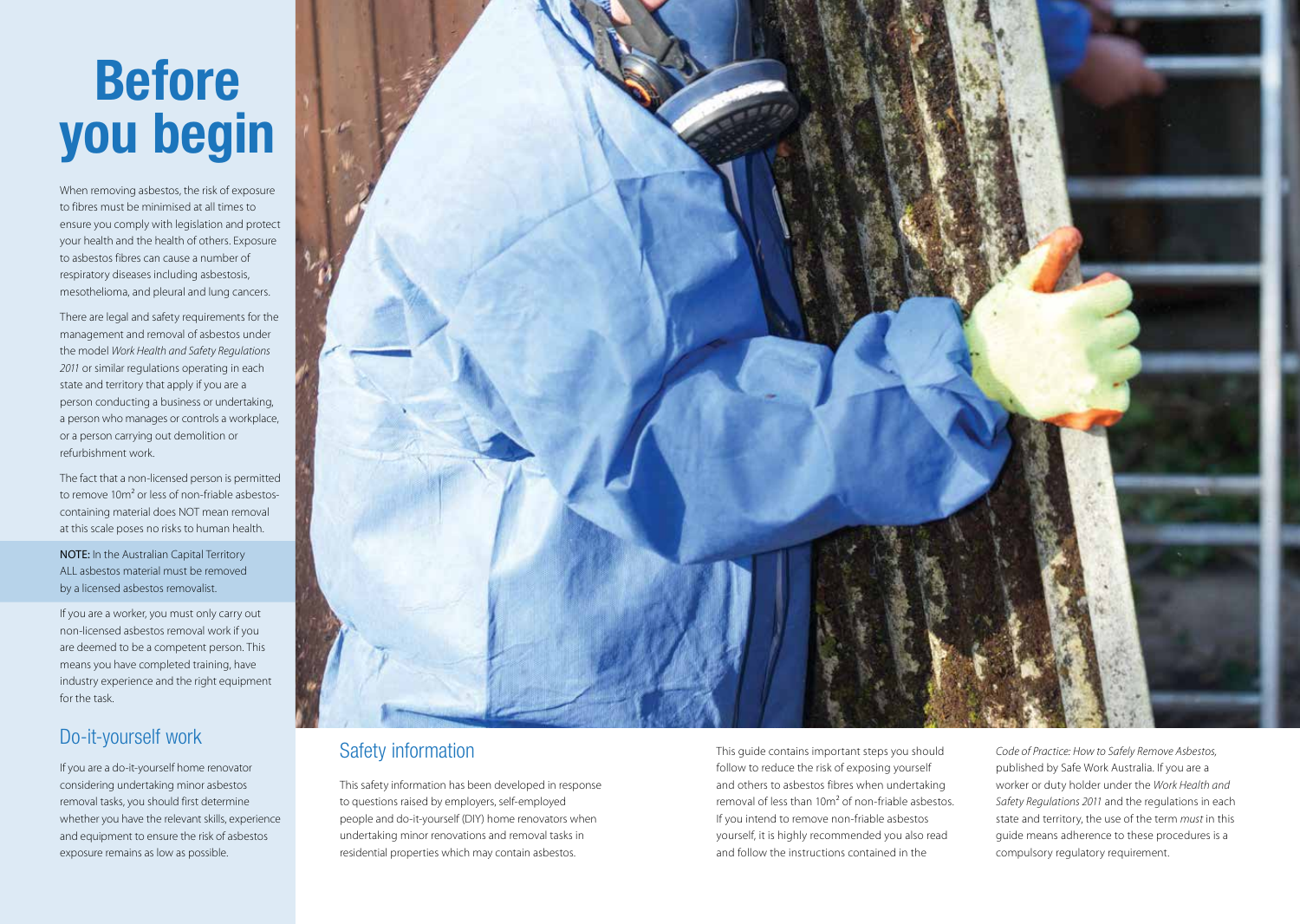#### Where am I likely to find asbestos?

Building products made from asbestos were considered very versatile and were easily moulded, shaped, cut, drilled and painted. This made them a popular choice and their use was widespread, including in many homes and workplaces. Australia was one of the highest users per capita in the world up until the mid-1980s. Approximately one third of all homes built in Australia contain asbestos products.

#### Outside the house

Externally, asbestos products were commonly used for roof sheeting and capping, guttering, gables, eaves/soffits, water pipes and flues, wall sheeting, flexible building boards and imitation (false) brick cladding. They were also used in fencing material and in the construction of carports, garages, bungalows, outhouses, garden surrounds and sheds.

#### Inside the house

Asbestos products were often used inside houses as wall sheeting, particularly in wet areas such as the kitchen, bathroom, toilet and laundry, and were also commonly used as ceiling sheeting. Asbestos was also used in plaster patching compounds, textured paint, switchboards and vinyl floor tiles and sheeting.

Asbestos can be found in some older forms of insulation used in domestic heaters and stoves. Asbestos felt was used as a backing for many vinyl and linoleum sheet floorings and can easily become loose when the floor covering is damaged or removed.

## Examples

















#### What is the difference between non-friable and friable asbestos?

## Non-friable asbestos

Non-friable asbestos (also known as bonded asbestos) means that the asbestos fibres in the product are held within a solid matrix (e.g. cement in asbestos cement sheeting) and are less likely to become airborne, unless the product is damaged or has deteriorated. Asbestos fences, roofs, vinyl floor tiles and asbestos cement sheeting are examples of non-friable asbestos products.

# How can I tell if it is asbestos?

Confirming that materials contain asbestos may require talking to or hiring a professional. There is no conclusive on-site test for the presence of asbestos. Asbestos content can only be determined through laboratory testing following sampling. However, the age of the building or refurbishment may be used as an indication. If the property was constructed before 1990 it is likely it will contain some form of asbestos.

If you are unsure whether the materials you are planning to remove contain asbestos, it is

#### Friable asbestos

Friable asbestos products contain loosely packed asbestos fibres and can be crushed easily in the hand. Examples of friable asbestos products include asbestos rope, insulation, pipe lagging and fire blankets.

It is important to remember that over time, nonfriable materials may become friable as the bonding agents holding asbestos fibres in place deteriorate.

best to assume asbestos is present until it can be confirmed or ruled out.

Professionals who can assist with identifying asbestos around the home include:

- S occupational hygienists who have experience with asbestos
- S licensed asbestos removalists and assessors
- > individuals who have undertaken a recognised training course in asbestos identification.

#### Who is most likely to disturb asbestos?

Anyone whose work involves contact with the surfaces or structure of a building may be at risk of disturbing asbestos. This includes:

- **Electricians, Joiners, Plumbers, Gas Fitters,** Shop Fitters, Heating and Ventilation Engineers
- > Labourers, Roofers, Plasterers, Demolition Workers and other Construction Workers
- > Phone and Data Engineers, and Alarm Installers
- Surveyors, General Maintenance Engineers, Painters and Decorators
- > DIY home renovators

Asbestos-containing materials (ACMs) may be left in place provided they are in good condition and do not put anyone at risk of exposure to asbestos fibres. You must continue to monitor the condition of ACMs over time to ensure they remain safe. Asbestos fibres are more likely to be released if the following happens:

- ACMs are not identified before work starts
- work is poorly planned or carelessly carried out
- work involves perforating dry ACMs (e.g. cutting, drilling or sanding)
- power tools or saws are used
- > asbestos-containing debris or dust is swept from surfaces.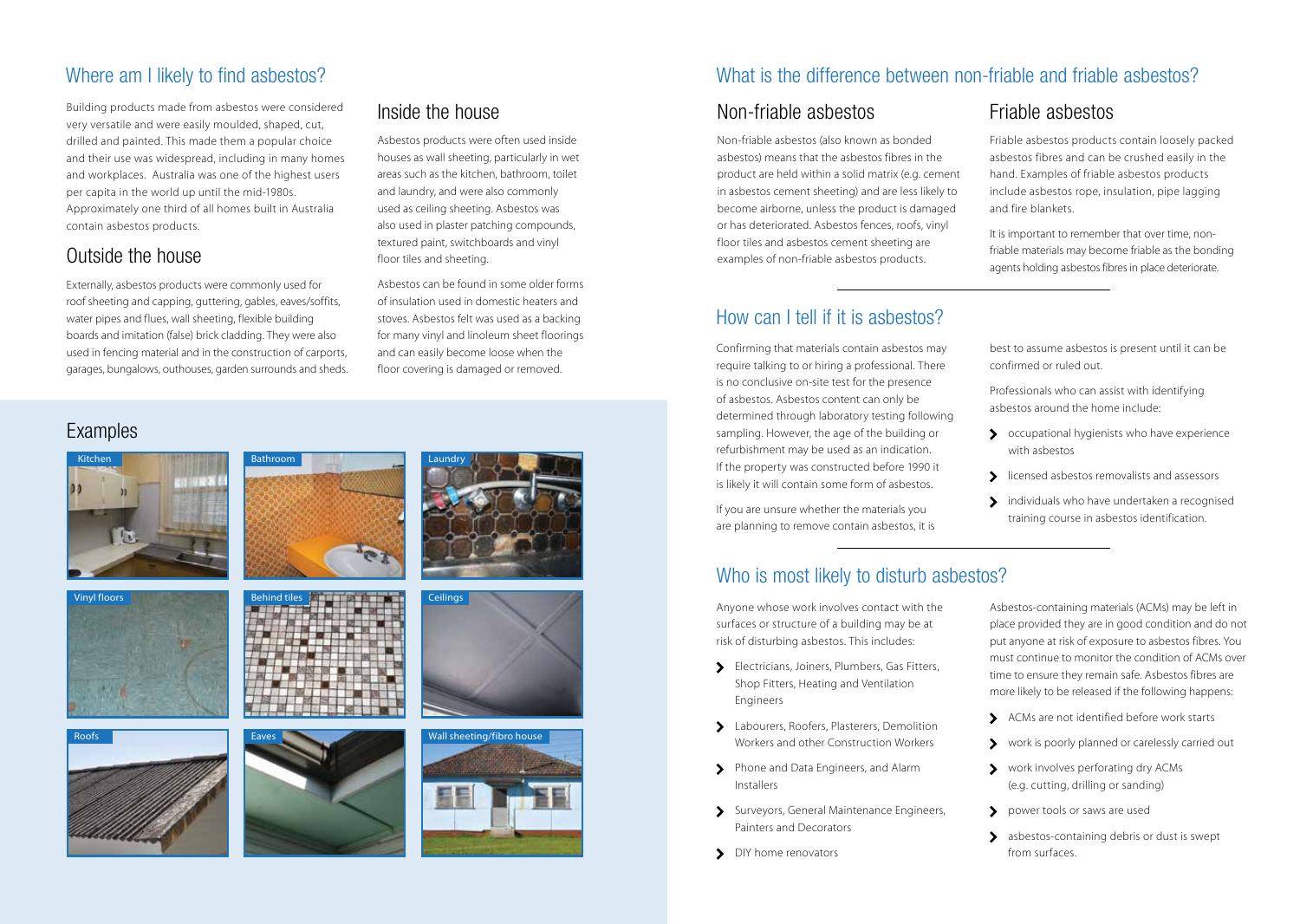#### Who can remove asbestos? Do I need to use someone with a licence?

Most work with asbestos needs to be carried out by a licensed removalist. This includes all work involving friable asbestos material, or if the area of the material being removed exceeds 10m<sup>2</sup>. As a guide, it is equivalent to about four sheets of asbestos cement wall sheeting or one wall of an average sized bathroom. Asbestos removal tasks typically involve larger quantities so in most cases a licensed asbestos removalist will be required.

A non-licensed removalist can be used to remove less than 10m² of non-friable asbestos material. Non-licensed removalists still have duties relating to the removal of asbestos under work health and safety laws and need to follow safety precautions to minimize the release of asbestos fibres. Details of these duties can be found in the *Code of Practice: How to Safely Remove Asbestos*.

Licensed removalists will usually have a specific insurance policy in place to cover them in the event that something goes wrong. Most common insurance policies will exclude liability for any work relating to asbestos. It is important to be aware of this and note that as a DIY renovator or nonlicensed removalist, you could be liable to pay very expensive clean-up costs.

#### How do I find a licensed professional?

Asbestos removalists are licensed in each state and territory through the work health and safety regulator.

It is recommended you visit the relevant regulator's website or contact them for a list of qualified removalists. Always check that the individual you are planning to engage has the appropriate licence and qualifications.



# **Doing it yourself**

If you are planning to remove less than  $10m^2$ of non-friable asbestos material yourself, you should read the below information together with the *Code of Practice: How to Safely Remove Asbestos*. The code of practice provides clear information about how to remove asbestos safely.

Risks associated with this kind of asbestosrelated work are minimised by applying the same precautions as a licensed removalist.

#### How should I prepare before commencing removal?

#### **Training**

It is recommended that home owners complete an asbestos awareness course or the non-friable removal unit of competency (CPCCDE3014A - Remove non-friable asbestos) before attempting to remove less than 10m<sup>2</sup> of non-friable ACM. These courses provide basic information on identifying and working safely with asbestos, how to prepare, contain and remove asbestos, and decontamination procedures.

For more information on the unit of competency or to find a training provider, visit www.training.gov.au



#### Preparing the work area

- $\sum$  Isolate the area and limit access by erecting signs and barriers and tell others to avoid the area
- S Cover all vents and turn off air-conditioning and fans
- Avoid working outside on windy days
- S Clear the area of personal belongings, loose items, soft furnishing and anything that may become contaminated
- S Cover the floor or ground area with new, heavy-duty 200 µm (minimum) polythene plastic sheeting
- > Ensure you have all necessary personal protective equipment and bags and/or plastic sheeting for wrapping ACMs prior to disposal, ready on site before commencing any work
- S Check with your local council what the requirements are relating to notice of works
- Make arrangements for the storage and disposal of asbestos waste before you begin work.

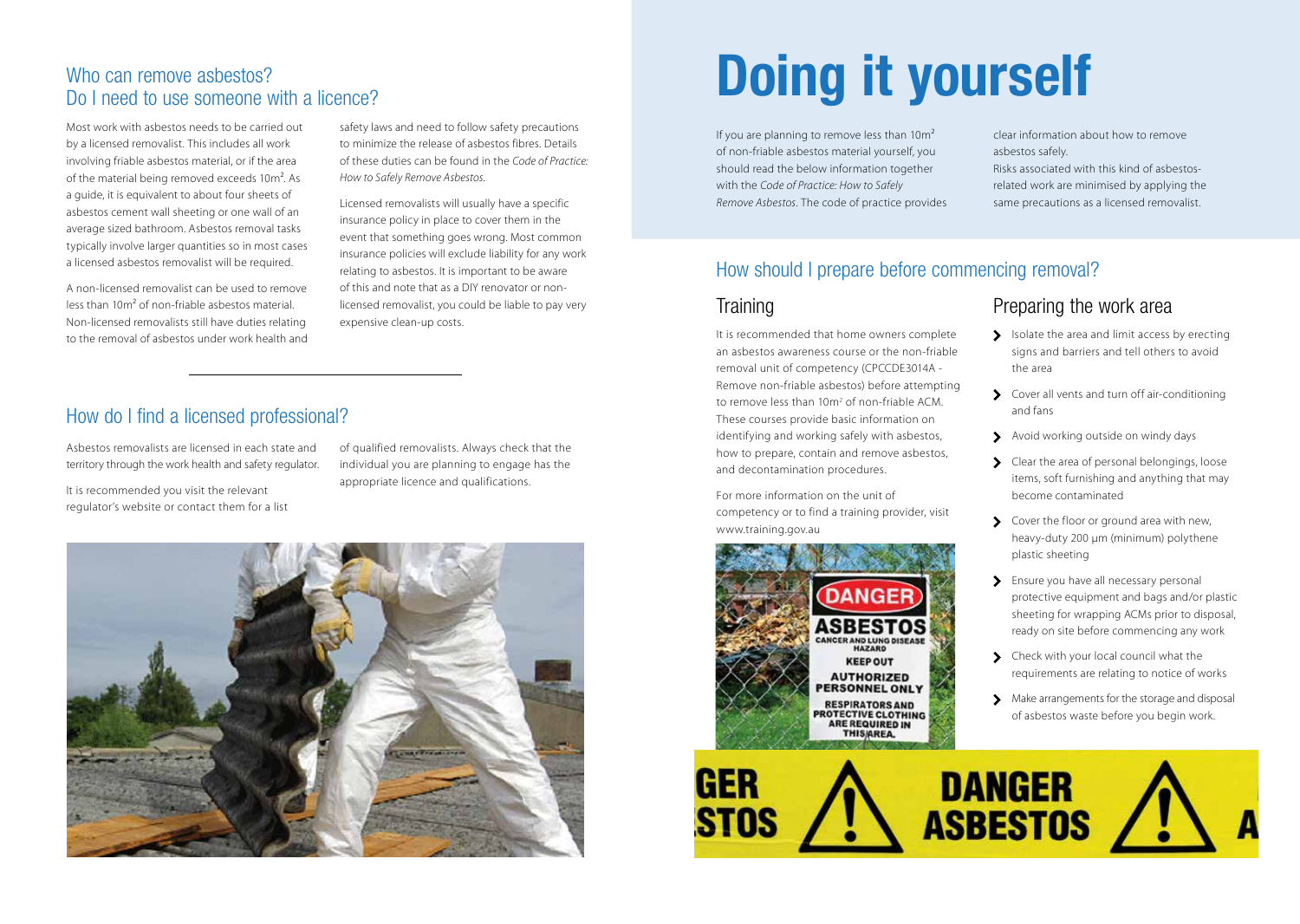## Equipment

- Plastic sheeting (new, minimum 200 micrometres (µm) thick polythene) and duct tape
- Warning notices and barricades
- Bolt cutters (for sheets bolted in place)
- Access to a garden hose with a fine spray nozzle or a spray bottle containing a wetting agent (water, or water with detergent)
- > Bucket of water and disposable rags



## Personal protective equipment

All personal protective equipment (PPE) required for the removal of asbestos should be available from your local hardware store.

#### Coveralls

Disposable coveralls should be used to prevent the contamination of clothing and footwear. Read the product description to ensure you select coveralls suited to asbestos work. Disposable coveralls need to be of a suitable standard to prevent penetration of asbestos fibres, so far as is practicable. Disposable coveralls rated Type 5, Category 3 (prEN ISO 13982-1), or the equivalent, would meet this standard.

The coveralls should have no external pockets or velcro fastenings. It is recommended they are bought one size too big for the wearer, to prevent ripping of seams during removal work. The cuffs



Disposable coveralls should never be taken home for washing, should never be re-used, and should be disposed of as asbestos-contaminated waste after a single use.

work, safety footwear must be:

> double bagged (if being used at another site), or

> decontaminated

disposed as asbestos waste.

# Footwear

Safety footwear (for example, steel-capped work boots or gumboots) should be worn. Footwear with laces should be avoided because laces are easily contaminated and difficult to clean. Footwear may remain inside the asbestos removal area for the duration of removal, but should be stored upside down and should not be shared. At the end of the removal



- Solid asbestos-waste container, labelled appropriately
- Asbestos waste bags (new, labelled, 200 µm thick polythene plastic).

**CONTRACTOR IN THE REPORT OF AN INCH.** 



**FORTIFY STEP IS AND SET OF A BEST PROTECTIVE**<br> **For a best protective in best protective in** Urdinary dust masks are not effective in<br>preventing the inhalation of asbestos fibres and preventing the inhalation of asbestos fibres and<br>dust. You should wear a half-face filter respirator aust. You snould wear a nai<del>r</del>-race fliter resp<br>fitted with a Class P1 or P2 filter cartridge, or a Class P1 or P2 disposable respirator. **fibres use a** Respiratory protection devices should comply<br>with Australian/New Zealand Standard 1716:2012 with *Australian/New Zealand Standard 1716:2012*  preventing the inhalation of assessess hires and<br>dust. You should wear a half-face filter respirator<br>fitted with a Class P1 or P2 filter cartridge, fitted with<br>or a Class P







#### Gloves

It is recommended that single-use gloves are worn. Gloves should be disposed of as asbestos waste, and hands and fingernails should be cleaned thoroughly whenever leaving an asbestos area.

*Respiratory Protective Devices*, or its equivalent. This P1 or P2 number will always be displayed on suitable respirators. To ensure the respirator is effective, users must be clean shaven, and the respirator should fit closely and be held securely in position by a head strap. Respirators must be maintained appropriately.

#### P1 Respirator

- Intended for use against mechanically generated particulates of sizes most commonly encountered in industry
- Particles shall not show penetration in excess of 20%

#### P2 Respirator

- Intended for use against both mechanically and thermally generated particulates
- **S** Particles shall not show penetration in excess of 6%

#### P3 Respirator

- Intended for use against all particulates including highly toxic materials
- > Particles shall not show penetration in excess of 0.05%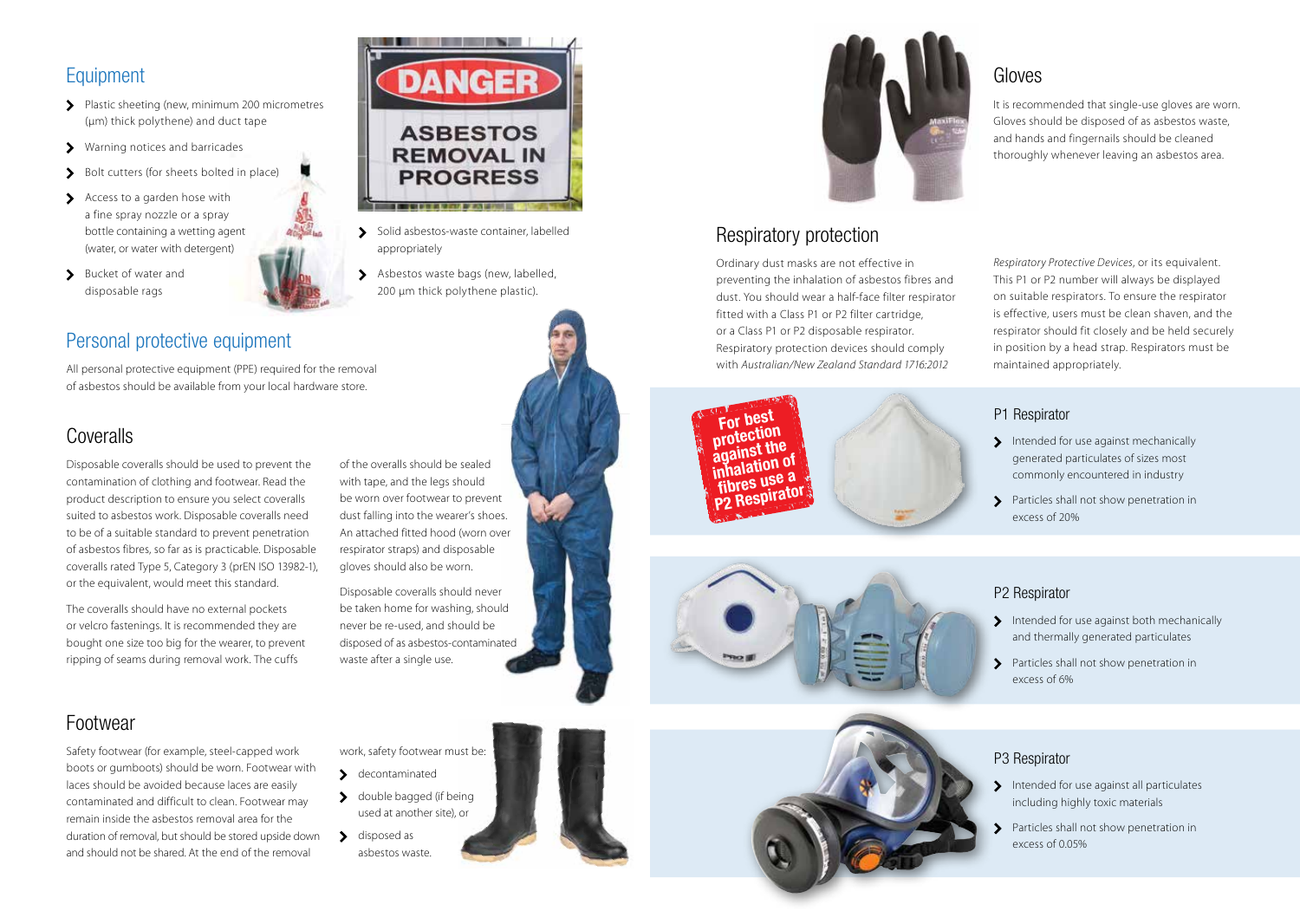#### Tools

Tools and equipment that generate dust must not be used on asbestos materials. Examples of these include brooms and brushes, high-pressure water sprays and compressed air sprayers, and highspeed power tools such as angle grinders, sanders, saws and high speed drills.

Only manually operated hand tools should be used on materials suspected of containing asbestos.

When asbestos removal work is complete, tools should be decontaminated by dismantling them (where appropriate) and either wiping them down with a damp cloth to remove all visible asbestos dust or residue, or cleaning them with an asbestos vacuum. Used cloths are disposed of as asbestos waste. Sometimes it may be easier to completely dispose of tools as asbestos waste than to decontaminate them. If you need to remove tools from the asbestos area for decontamination or move them to another asbestos area, ensure they are double-bagged and labelled appropriately.

Do not use a household vacuum cleaner when working with asbestos. Only specialised asbestos vacuum cleaners complying with the Class H requirements of the *Australian Standard AS/NZS 60335.2.69 Industrial Vacuum Cleaners* and fitted with HEPA filters should be used, and must be decontaminated after use.

#### Asbestos removal control plan

An asbestos removal control plan identifies the specific control measures that will be used during asbestos removal works. A plan must be prepared for all licensed asbestos removal works and is recommended for non-licensed asbestos removal works.

An asbestos removal control plan includes details of:

> how removal will be carried out, including methods, tools, equipment and PPE



details of the asbestos being removed, including location, type and condition.

Plans and drawings can be attached to the removal control plan to provide additional

For more information on asbestos removal control plans, see Appendix A of the *Code of Practice: How to Safely Remove Asbestos*.

information.

Removing asbestos material safely

For further instructions on how to remove asbestos: refer to the *Code of Practice: How to Safely Remove Asbestos.*

- > Thoroughly wet down the material before you start and at regular intervals during the removal process by lightly spraying surfaces with water, or with water mixed with detergent, or with a polyvinyl acetate (PVA) solution comprising one part PVA to ten parts water
- $\sum$  If the work area is outdoors, use water from a low-pressure garden hose, ensuring all electrical hazards have been removed from the area first
- If sheets are bolted in place, dampen and cut the bolts while avoiding contact with the asbestos material. Remove the bolts or fixings carefully and place them in the asbestos-waste container
- > Unbolt or use bolt cutters to release gutters, drain pipes, ridge caps etc. Avoid contact with the asbestos-contaminated material
- S Carefully lower large pieces of ACM to the ground—do not drop them or put them in rubble chutes
- Stack fibro asbestos-cement sheets carefully
- Avoid or minimise breaking asbestos-cement products
- Avoid crushing ACM debris on the ground
- Place small pieces of asbestos debris in an asbestos-waste container
- Double-wrap large pieces of ACM in plastic sheeting (minimum 200 µm thick) and seal all openings securely with duct tape
- > Ensure all wrapped or bagged asbestoswaste is appropriately labelled.

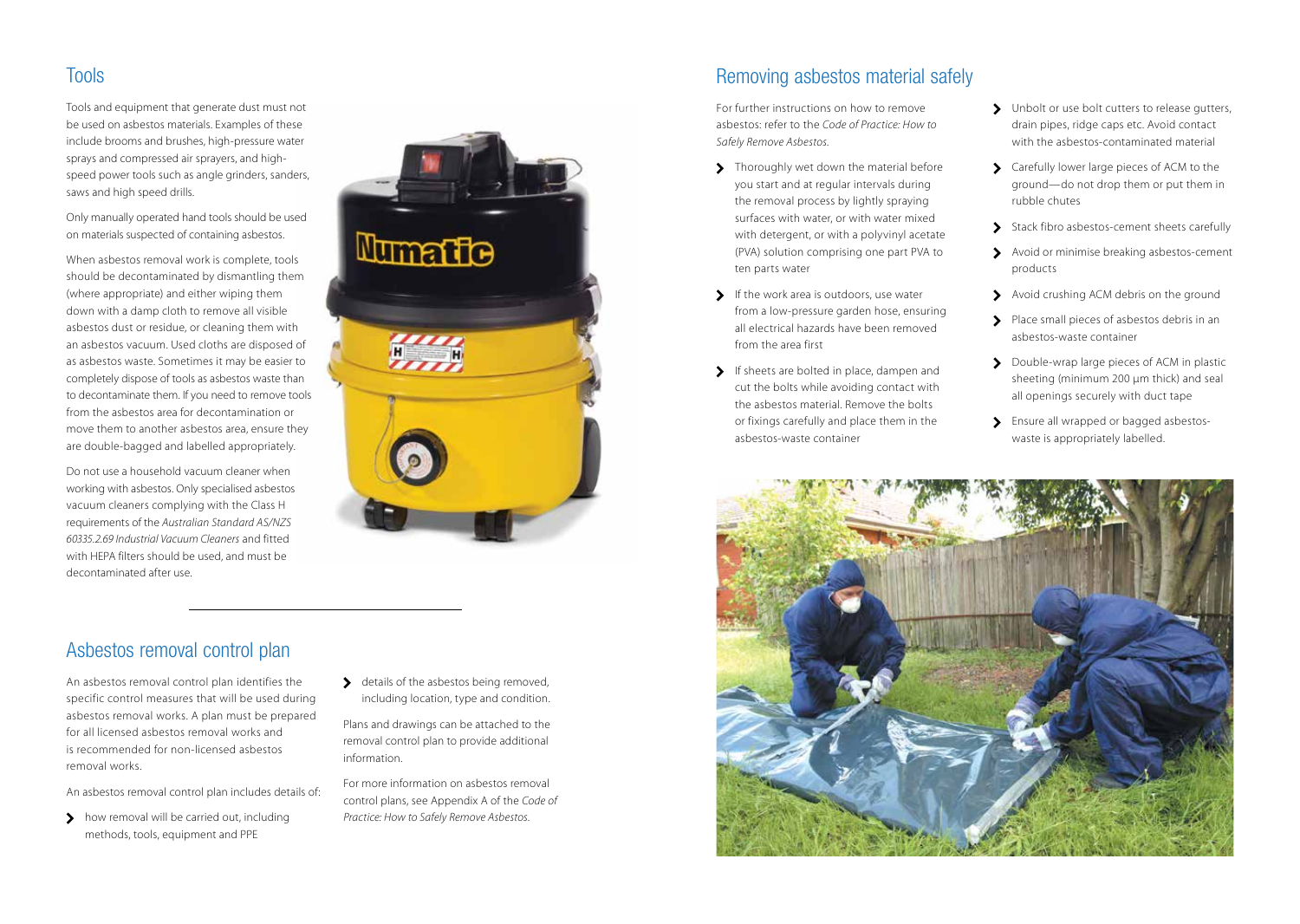#### How do I safely prepare asbestos for disposal?

All hazardous or special waste needs to be disposed of safely. This includes:

- > asbestos
- > materials containing asbestos
- > anything contaminated with asbestos, unless fully decontaminated.

You *must*:

 $\sum$  keep the asbestos material wet until it is packaged (wrapped and sealed, or bagged)

#### S carefully package the material (including any offcuts or contaminated materials) in two layers of 200 µm plastic sheeting, or use asbestos waste bags. Completely seal the packages with adhesive tape

- > affix asbestos warning stickers, or clearly label the packages ASBESTOS WASTE using a permanent marker pen
- store packaged asbestos waste in a solid, secure and clearly labelled waste bin or skip until removed.

# Steps to follow for decontamination

**1**

Keep your respirator and PPE on until all work has been completed and you have finished cleaning the area.



Before any PPE or footwear is removed, it should be thoroughly vacuumed with an asbestos vacuum cleaner. Safety footwear should also be wet wiped, and the wipes disposed of as asbestos waste.

**3**

PPE and footwear should not be removed until all visible asbestos dust or residue is removed. PPE should be removed carefully and disposed of appropriately with other asbestos waste.

**4**

Before removing a respirator, the worker must wash, carefully paying particular attention to the hands, fingernails and head. Remove the respirator last and proceed with careful washing of the face.

#### How do I safely dispose of asbestos?

Securely transport and dispose of asbestos waste packages at a designated asbestos-waste disposal facility. Visit www.asbestossafety.gov.au/searchdisposal-facilities to find your nearest licensed facility.

Requirements for the transport of asbestos-waste vary between states and territories. You should contact the Environmental Protection Agency in your state or territory for more information on requirements.

When the asbestos removal works have been completed, a final clearance inspection of the site should be undertaken to ensure it has been cleaned properly and there is no visible sign of asbestos dust or residues. Areas that should be inspected include:

- $\blacktriangleright$  the removal work area
- $\blacktriangleright$  the area(s) surrounding the removal work area
- the route from the removal work area to the asbestos-waste storage area, bin or skip
- > areas where there is any remaining asbestos material, to ensure it remains intact.

# Decontamination

Whenever a person or equipment leaves an asbestos area or when asbestos removal works are finished, decontamination procedures must be undertaken. This involves the set-up of specific dirty and clean areas to ensure asbestos fibres, dust and residues are not transported outside of the asbestos area.

Decontamination can be done two ways:

- wet decontamination (or 'wet wiping') uses disposable rags to wipe contaminated surfaces. If using a bucket of water, rags must not be re-wetted in the bucket or the water will be considered contaminated and therefore becomes asbestos waste. All rags are disposed of as asbestos-contaminated waste
- > dry decontamination involves rolling/folding up and sealing contaminated sheeting, or using an asbestos grade vacuum cleaner. This method should only be used if the wet method poses a risk due to electricity or slipping.

Tools that are used in an asbestos area must be disposed of as asbestos-contaminated waste, or they must be decontaminated before being double-bagged and labelled for transport to another asbestos area.

Personal decontamination involves vacuuming and wiping clothing, removal of contaminated clothing, showering, and maintaining a 'clean' changing area.

The areas required for personal decontamination include:

- $\sum$  a dirty decontamination area (closest to the asbestos removal area) for vacuuming and wiping of contaminated surfaces and clothing, storage of contaminated footwear, disposal of PPE into labelled bags, and a showering area
- > a clean decontamination area for storage of clean respiratory protective equipment
- $\sum$  a clean changing area to put on clean clothes.

It is important that decontamination areas are physically separated to ensure crosscontamination is minimised.

It is also important that airflow through these areas always moves towards the asbestos removal area and that all contaminated water is collected and disposed of as asbestos waste. You need to be very careful when moving labelled, sealed bags of contaminated clothing and wipes from the dirty area through any clean areas.